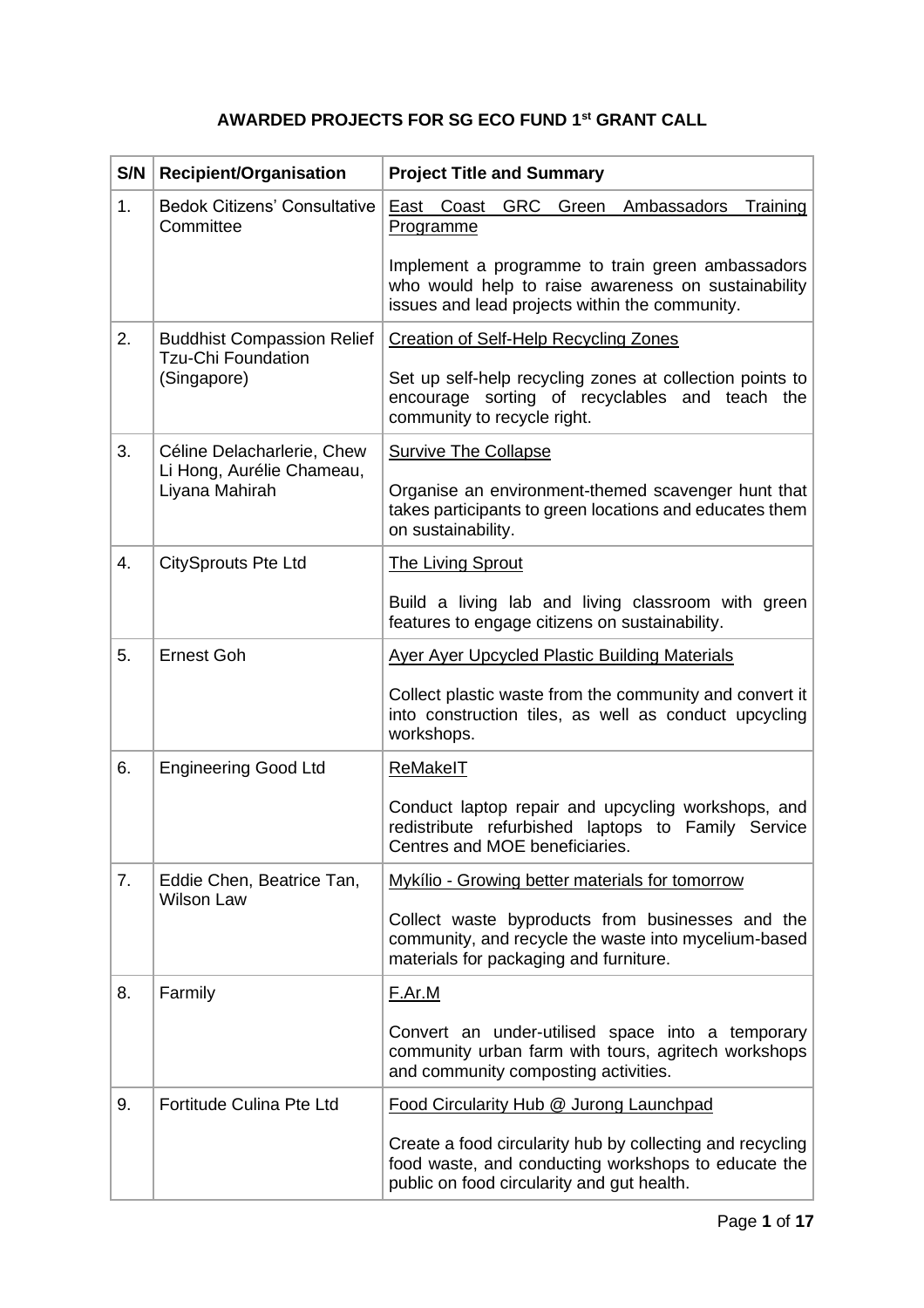| 10. | Gardens by the Bay                               | Blue carbon capture through Novel Mangrove Wetlands                                                                                                                                                                                |
|-----|--------------------------------------------------|------------------------------------------------------------------------------------------------------------------------------------------------------------------------------------------------------------------------------------|
|     |                                                  | Develop and study a novel freshwater mangrove<br>wetland ecosystem at Gardens by the Bay with the<br>community, and raise public awareness on blue carbon<br>through<br>citizen-science monitoring<br>lectures<br>and<br>sessions. |
| 11. | Ground-up Innovation Pte<br>Ltd                  | Floating<br><b>The</b><br>Community: 3D-Printed<br>Grow<br>In.<br><b>Chinampas from Recycled Plastics</b>                                                                                                                          |
|     |                                                  | Conduct workshops<br>to educate<br>the<br>public<br><b>on</b><br>environmental issues and how to turn waste plastic into<br>3D printed planters.                                                                                   |
| 12. | Ho Sow Yun                                       | <b>Gobz - The Community Composter</b>                                                                                                                                                                                              |
|     |                                                  | Develop an IoT-based composter with integrated<br>raised-bed gardening system and conduct events to<br>quide the community on composting.                                                                                          |
| 13. | Jayden Ong, N. Nithiya                           | <b>Community Edible Seed Bank</b>                                                                                                                                                                                                  |
|     |                                                  | Prototype a seed-exchange machine and conduct seed-<br>saving and edible plants workshop to raise awareness<br>of local edible plants.                                                                                             |
| 14. | Keith Loo Zhi En                                 | Al-enhanced precision growing system for Singapore's<br><b>Urban Food Security Showcase</b>                                                                                                                                        |
|     |                                                  | Install an AI-enhanced precision growing showcase at a<br>community farm to educate the public on new<br>technologies.                                                                                                             |
| 15. | <b>Little Tree House</b>                         | <b>Hydroponics 101</b>                                                                                                                                                                                                             |
|     |                                                  | Implement hydroponics systems to teach pre-school<br>children about food security and local produce.                                                                                                                               |
| 16. | Low Zhen Kun, Lian Peng                          | <b>The Hungry Worms</b>                                                                                                                                                                                                            |
|     | Cheng, Chong Shu Chen,<br>Ho Hwee En, Lim Yu Lin | Collect food waste from businesses and the community,<br>and recycle them through black soldier fly (BSF) larvae<br>and earthworms composting.                                                                                     |
| 17. | Li Xingyi, Eden Teoh,<br><b>Bertrand Seah</b>    | <b>The Green Swan Initiative (GSI)</b>                                                                                                                                                                                             |
|     |                                                  | To conduct research on sustainable finance landscape<br>in Singapore and engage the public on their findings.                                                                                                                      |
| 18. | Lyfestyle Group Pte Ltd                          | <b>Green Drumming</b><br>Collect and upcycle household waste to drums, which<br>can be used for performances, to educate the<br>community on upcycling.                                                                            |
| 19. | <b>Marymount Community Club</b>                  | Food Waste Management: Marymount CC Youth<br>Network, in Collaboration with Eunoia Junior College                                                                                                                                  |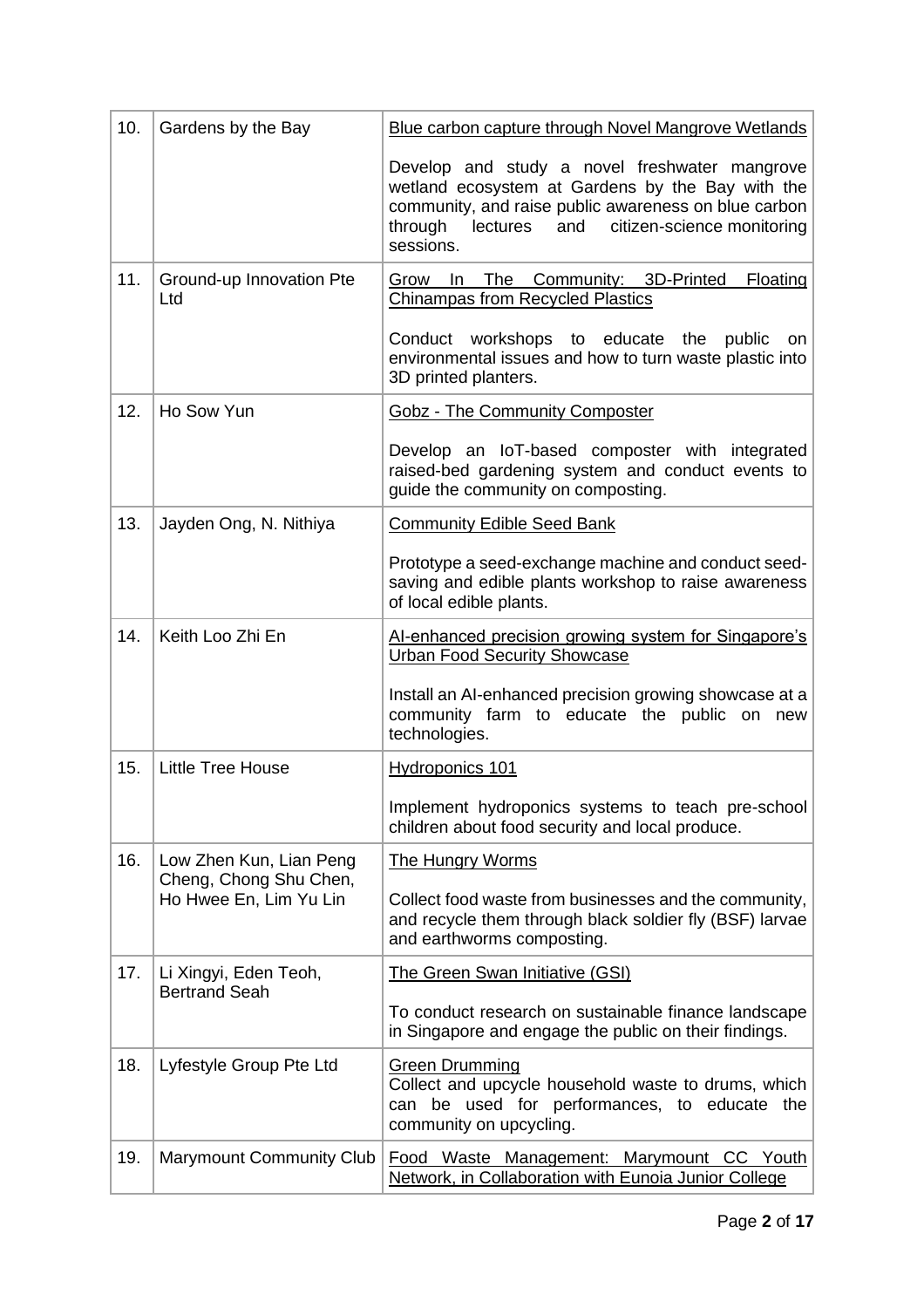|     |                           | Implement a programme to segregate, collect and<br>compost food waste at Marymount Community Club and<br>Eunoia Junior College.                                                                                                                                         |
|-----|---------------------------|-------------------------------------------------------------------------------------------------------------------------------------------------------------------------------------------------------------------------------------------------------------------------|
| 20. | National University of    | Towards Zero-Waste Precincts @ NUS                                                                                                                                                                                                                                      |
|     | Singapore                 | Reduce and recycle general and food waste by installing<br>food waste digestors, piloting smart IoT chutes, and<br>implementing behavioural nudges at NUS.                                                                                                              |
| 21. | Ng Hui Ying               | <b>Healthy Soils, Healthy Communities</b>                                                                                                                                                                                                                               |
|     |                           | Educate students on food resilience by conducting<br>interactive workshops on soil health farming.                                                                                                                                                                      |
| 22. | <b>Otolith Enrichment</b> | <b>Sustainability@Tampines Park</b>                                                                                                                                                                                                                                     |
|     |                           | Scale up community recycling of food waste using Black<br>Soldier Fly (BSF) larvae, conduct research to improve<br>the production of BSF eggs and larvae, as well as the<br>quality of end products, and enhance food waste<br>collection and BSF composting processes. |
| 23. | One With Earth Pte Ltd    | <b>Little Green Warriors</b>                                                                                                                                                                                                                                            |
|     |                           | Conduct eco-camps to educate children aged 4-6 on<br>sustainability and climate change.                                                                                                                                                                                 |
|     |                           |                                                                                                                                                                                                                                                                         |
| 24. | Ocean Purpose Project Pte | <b>Project White Sands</b>                                                                                                                                                                                                                                              |
|     | Ltd                       | Set up a physical learning space at Pasir Ris Beach to<br>educate the community on plastic pollution and keeping<br>beaches clean, and conduct workshops and provide<br>tools for the public to do beach clean-ups.                                                     |
| 25. | Rachel Lee                | <b>Our Eco Neighbourhood</b>                                                                                                                                                                                                                                            |
|     |                           | Recruit volunteers and engage store owners to set up<br>collection points for reusable bags and contact lens<br>blisters.                                                                                                                                               |
| 26. | <b>Revolv Pte Ltd</b>     | <b>Muuse Reuse &amp; Return System</b>                                                                                                                                                                                                                                  |
|     |                           | Implement a reusable rental system and conduct<br>engagement programmes in the neighbourhood to<br>encourage greater community adoption of reusables.                                                                                                                   |
| 27. | Singapore Food Agency     | Engaging the community on the use of an improved<br>compost made from local waste streams                                                                                                                                                                               |
|     |                           | Work with Town Councils and the community to develop<br>an improved compost, to increase the offtake of<br>compost from poultry farms.                                                                                                                                  |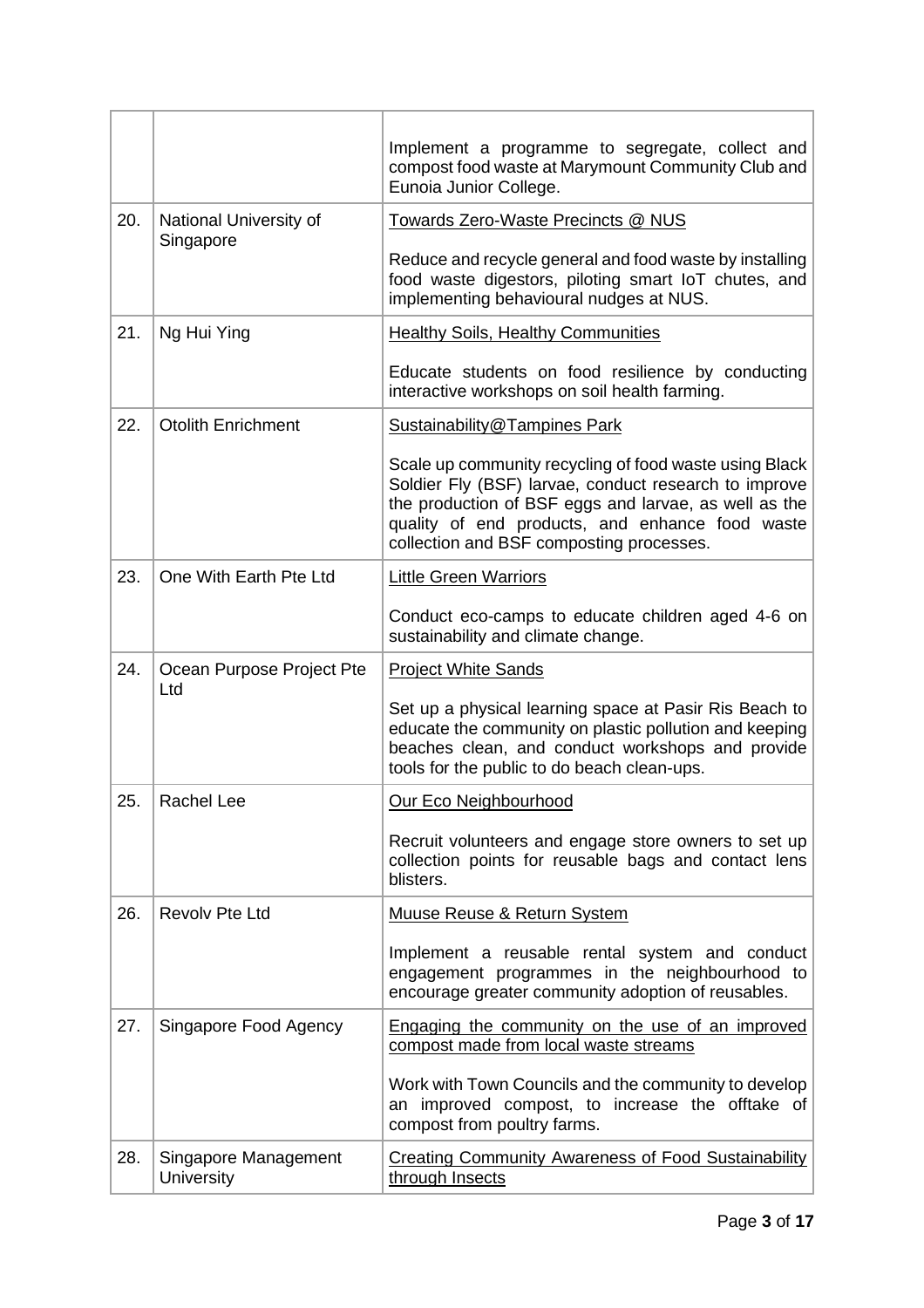|     |                                                       | Educate students on how insects can convert food<br>waste into useful products, and study the public<br>perception of insect-based food.                                                                                                |
|-----|-------------------------------------------------------|-----------------------------------------------------------------------------------------------------------------------------------------------------------------------------------------------------------------------------------------|
| 29. | SingHealth Duke-NUS<br>Institute of Biodiversity      | <b>Aquaponics Farming on SGH Campus Rooftop</b>                                                                                                                                                                                         |
|     | Medicine (BD-MED)                                     | Implement a community-based rooftop aquaponics<br>farming project, introduce horticultural therapy and<br>conduct sustainability programmes at<br>Singapore<br>General Hospital.                                                        |
| 30. | Social Innovation Park Ltd                            | L.E.A.D. with Nature                                                                                                                                                                                                                    |
|     |                                                       | Conduct an urban farming programme in schools, with<br>senior citizens as partners on the farm.                                                                                                                                         |
| 31. | Singapore Institute of<br><b>Building Limited</b>     | Green Living Through App-based Education and<br>Gamification                                                                                                                                                                            |
|     |                                                       | Raise<br>environmental<br>issues<br>awareness<br><b>on</b><br>and<br>encourage more residents to adopt an eco-friendly<br>lifestyle, through community education programmes,<br>sustainable markets, and an app with interactive games. |
| 32. | Stanley Tan, Lim Lecarl,<br>Jeongjun Yun              | <b>The Green Pins</b>                                                                                                                                                                                                                   |
|     |                                                       | Consult the community and develop an application for<br>consumers to locate F&B businesses that have<br>customer-oriented sustainable policies.                                                                                         |
| 33. | the Voice Productions                                 | <b>Beyond Just Food</b>                                                                                                                                                                                                                 |
|     |                                                       | Raise awareness on climate change among upper<br>primary and secondary school students through skits.                                                                                                                                   |
| 34. | <b>Thryft Private Limited</b>                         | <b>Project Earth Convention</b>                                                                                                                                                                                                         |
|     |                                                       | Organise a sustainability fair to engage the public and<br>encourage them to take action, through trade-in of<br>second-hand<br>books and<br>showcasing sustainable<br>products and green groups.                                       |
| 35. | Woo Qiyun, Goh Fang Min,<br>Stacey Yip, Darren Leong, | <b>Climate Commons</b>                                                                                                                                                                                                                  |
|     | Shawn Chew                                            | Develop a website and work with NGOs to educate the<br>public on climate change in immersive and practical<br>ways, such as visual essays.                                                                                              |
| 36. | Wong Jun Hao, Chan Wan<br>Ting, Zhang Chenxin, Pang   | <b>Bioevolution Game</b>                                                                                                                                                                                                                |
|     | Tien Feng, Alexis Goh                                 | Produce a board game and conduct game sessions for<br>schools and nature groups to educate the public on<br>biodiversity.                                                                                                               |
| 37. | Yuhua Citizens'<br><b>Consultative Committee</b>      | <u>Yuhua Agri-tech - Solar (YAS) Living Lab</u>                                                                                                                                                                                         |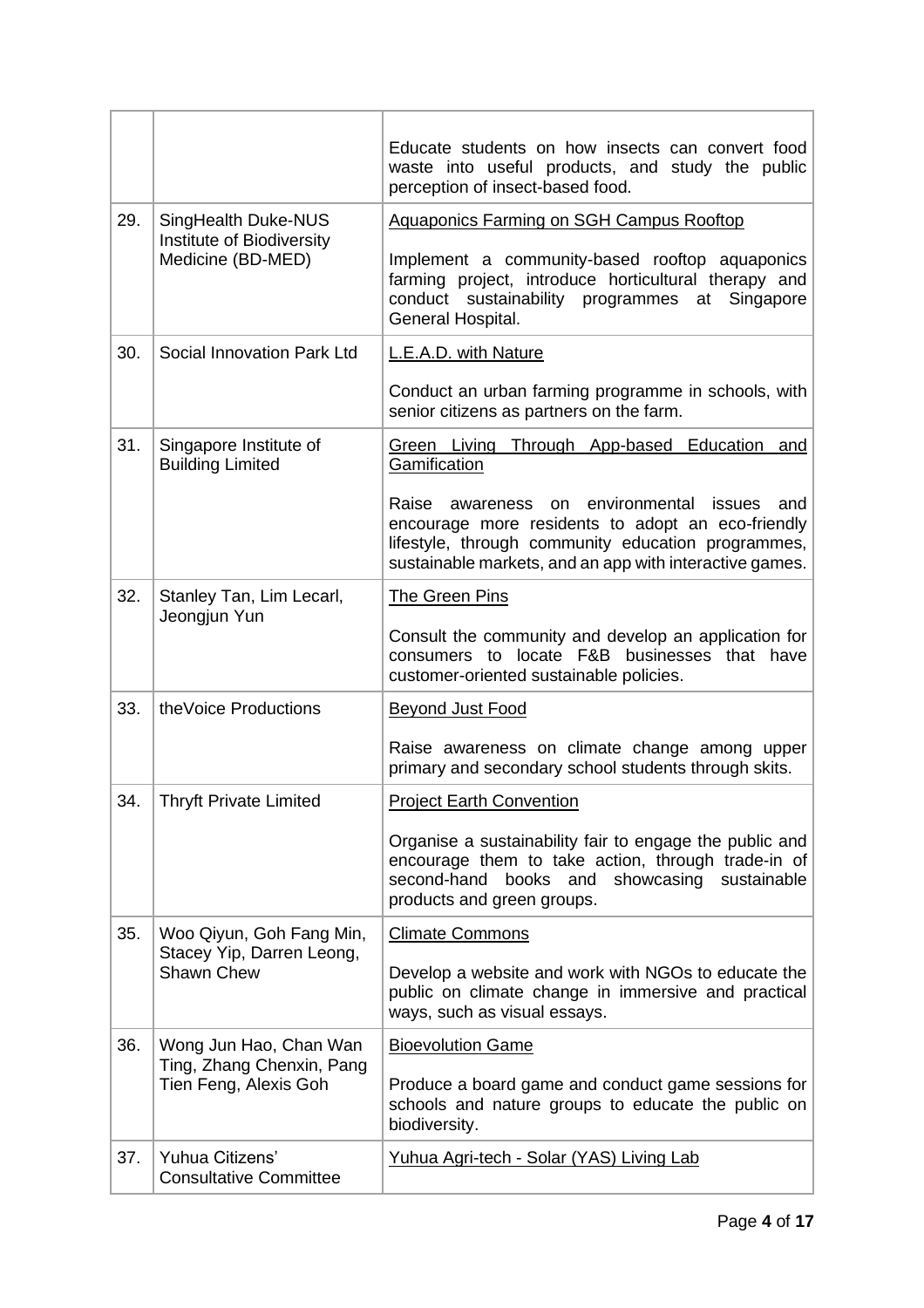| Convert a multi-storey carpark rooftop into a living lab<br>for urban farming that integrates high-tech soil-less |  |
|-------------------------------------------------------------------------------------------------------------------|--|
| vegetables growing and solar power.                                                                               |  |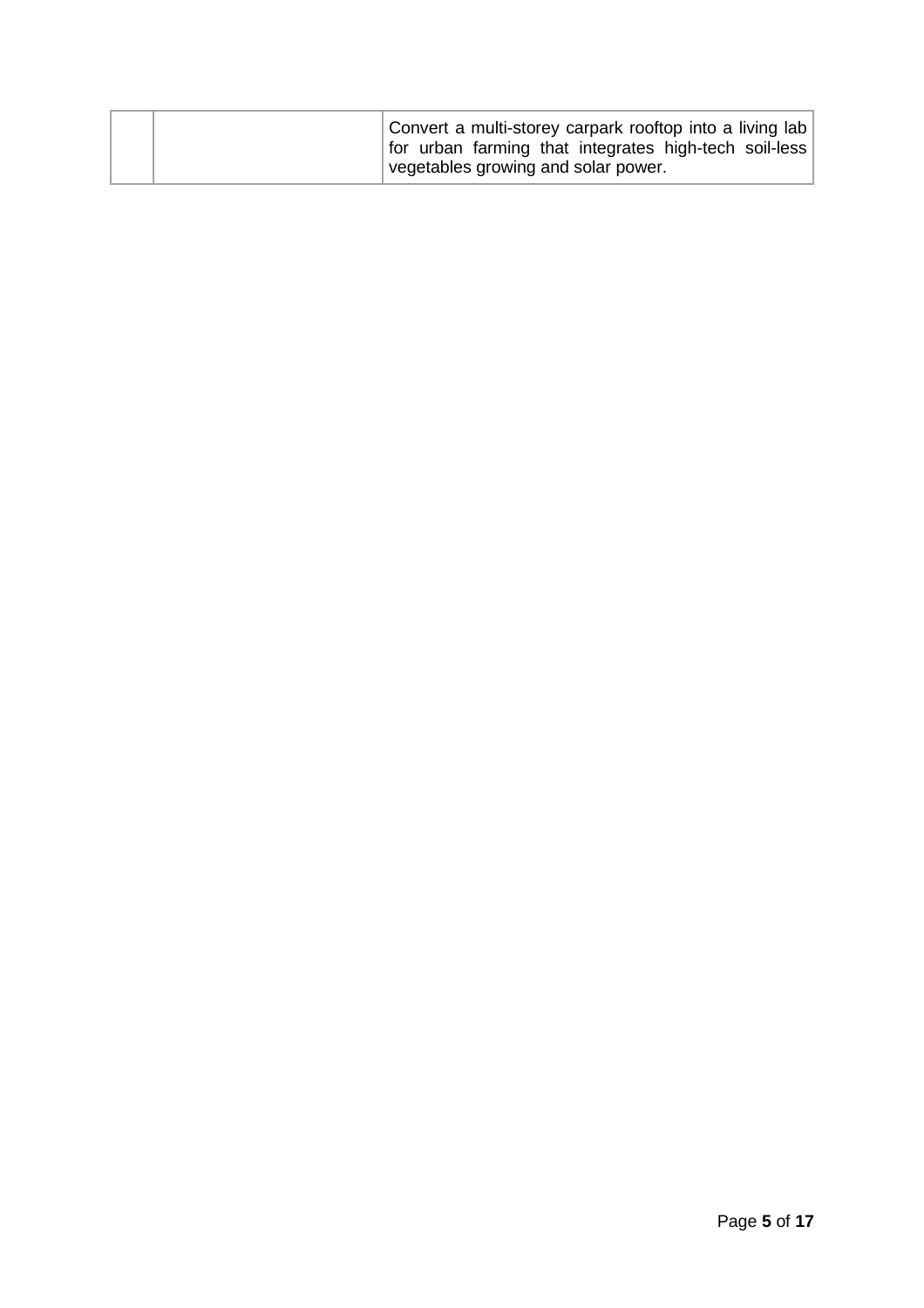## **AWARDED PROJECTS FOR SG ECO FUND 2nd GRANT CALL SPROUT CATEGORY** *(Up to \$10,000 in funding)*

| S/N | Recipient/Organisation                                                                                                                                                                   | <b>Project Title and Summary</b>                                                                                                                                                                                                                                                                                      |
|-----|------------------------------------------------------------------------------------------------------------------------------------------------------------------------------------------|-----------------------------------------------------------------------------------------------------------------------------------------------------------------------------------------------------------------------------------------------------------------------------------------------------------------------|
| 38. | <b>ACS International</b>                                                                                                                                                                 | <b>Compost for the Community</b><br>Establish a food waste recycling programme<br>and run composting workshops for the school<br>community and parents                                                                                                                                                                |
| 39. | Amplefresh Pte Ltd                                                                                                                                                                       | <b>Singapore Food Sustainability Community</b><br>Engagement<br>Organise programmes at Choa Chu Kang<br>Public Library to educate the community on<br>food security issues, such as food production<br>and food waste                                                                                                 |
| 40. | <b>Buddhist Compassion Relief</b><br>Tzu-Chi Foundation (Singapore)                                                                                                                      | Tzu Chi x PaGamO Environmental Education E-<br>sports World Cup - Singapore Region<br>Organise an environmental online competition<br>$\bullet$<br>that covers nine topics<br>Training sessions will be conducted to build<br>participants' knowledge of environmental issues                                         |
| 41. | Cassandra Yip Ai Lin,<br>Sheryl Chan Si Ern,<br>Po Qian Hwee,<br>Dennis Tan Wei Jie,<br>Audrey Lim Ya Zi,<br>Syam Lekshmi,<br>Tasha Phua Xinci<br>(members of Earth School<br>Singapore) | <b>Student Heroes in Environmental Leadership</b><br>Development (SHIELD) 2022<br>Organise an environmental education<br>$\bullet$<br>programme to train and groom student leaders<br>from primary schools<br>Student leaders will be mentored to implement<br>$\bullet$<br>an environmental project in the community |
| 42. | Chua Chu Kang Citizens'<br><b>Consultative Committee</b>                                                                                                                                 | <b>Giving Food Waste a Purpose</b><br>Collect food waste from the community and<br>$\bullet$<br>recycle it into compost via vermicomposting<br>Train community gardeners on<br>$\bullet$<br>vermicomposting, who will then go on to<br>educate residents on turning food waste into<br>compost                        |
| 43. | <b>EM Services Pte Ltd</b>                                                                                                                                                               | <b>Enhancing Nature and Biodiversity in HDB Estates</b><br>with Biodiversity Nodes                                                                                                                                                                                                                                    |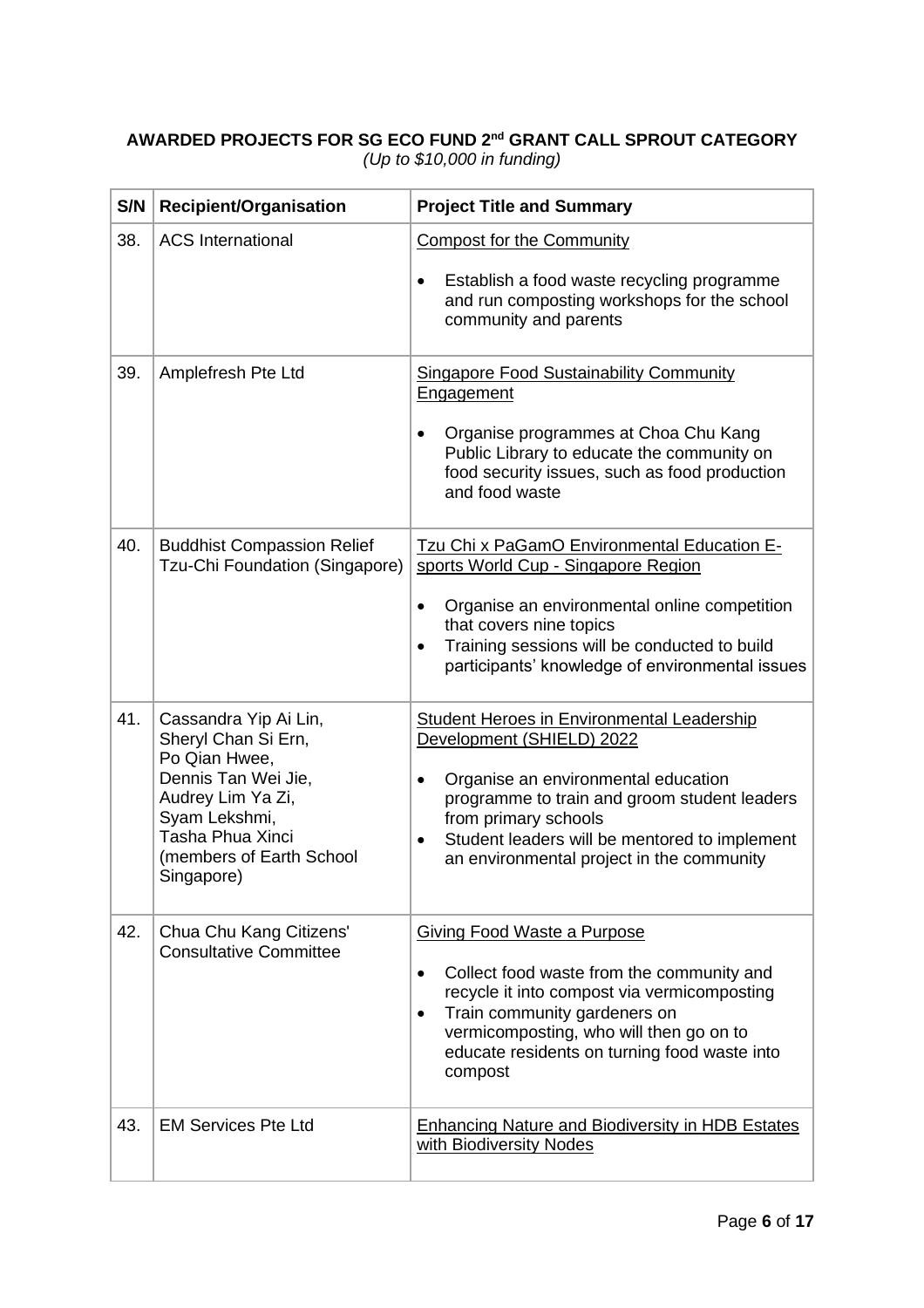|     |                                      | Create biodiversity nodes in Tiong Bahru, Bukit<br>Merah View and Kim Tian to attract butterflies,<br>bees and birds and promote pollination using<br>pollinator-attracting plants<br>Once established, run engagement<br>$\bullet$<br>programmes with preschools to expose children<br>to horti-tech and biodiversity in their<br>neighbourhood |
|-----|--------------------------------------|--------------------------------------------------------------------------------------------------------------------------------------------------------------------------------------------------------------------------------------------------------------------------------------------------------------------------------------------------|
| 44. | Go Green Sparks Ltd                  | <b>Community Online/Offline Workshops</b><br>Recruit and train volunteers to organise<br>sustainability-related activities and engage the<br>community                                                                                                                                                                                           |
| 45. | Greensquare Pte Ltd                  | <b>Greensquare Community Engagement</b><br>Set up textile waste collection points at<br>community centres and malls and educate the<br>public on textile waste                                                                                                                                                                                   |
| 46. | Hang Ying Qi, Amelia<br>Teo Wei Fang | <b>Toh Yi Community Compost</b><br>Implement a volunteer-managed community<br>$\bullet$<br>compost programme in Toh Yi estate                                                                                                                                                                                                                    |
| 47. | <b>Happy Universe LLP</b>            | <b>Train the Teacher on Environmental Care Activities</b><br>Train kindergarten educators to deliver an<br>eight-session sustainability curriculum                                                                                                                                                                                               |
| 48. | <b>HEB Ashram Halfway House</b>      | Sustainability of Eco Garden<br>Revamp the existing garden to include new and<br>improved planting areas and an aquaponics<br>setup<br>Local community and family members of the<br>$\bullet$<br>residents will be engaged through gardening-<br>related activities                                                                              |
| 49. | Hwa Chong Institution                | <b>Building a Circular and Resilient Food Community</b><br><b>System with Insects</b><br>Set up a food waste management system and<br>research facility using Black Soldier Flies<br>School community will be involved in<br>$\bullet$<br>segregating and upcycling food waste, and<br>conducting research on food waste valorisation            |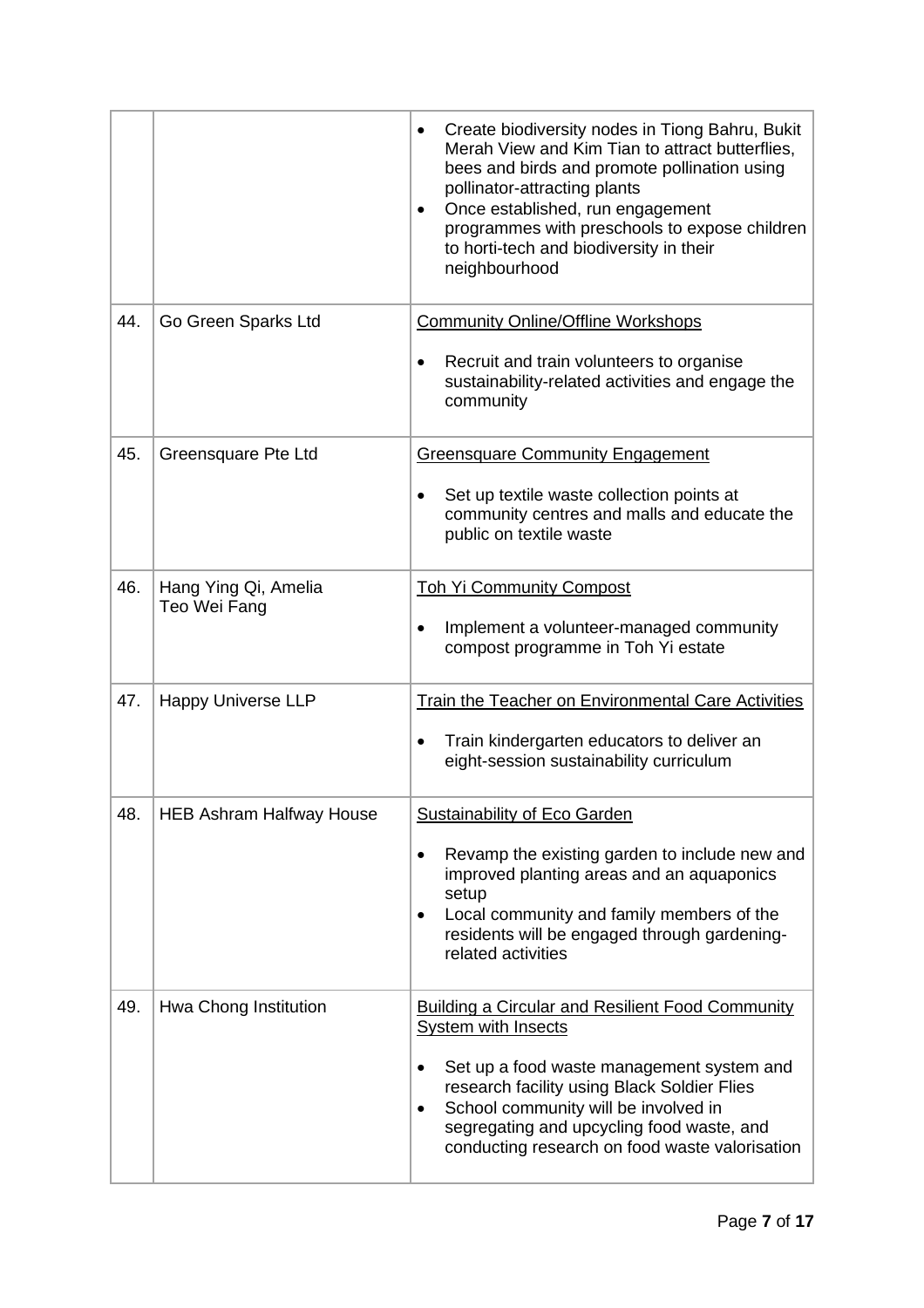| 50. | Interseed                                                                                                      | <b>Sustainability Initiatives Map</b>                                                                                                                                                                                                                                                                                                             |
|-----|----------------------------------------------------------------------------------------------------------------|---------------------------------------------------------------------------------------------------------------------------------------------------------------------------------------------------------------------------------------------------------------------------------------------------------------------------------------------------|
|     |                                                                                                                | Build an interactive dashboard of "sustainability"<br>$\bullet$<br>initiatives near me" for their existing digital<br>platform, which will help the public find<br>sustainability programmes according to their<br>interest, commitment level and location                                                                                        |
| 51. | Koh Jia An Matthew,<br><b>Timothy Chee</b>                                                                     | <b>BAUM Movement</b><br>Enhance the sustainable investing digital<br>٠<br>platform with community features, resources<br>and events on sustainable investing<br>Users of the online platform will be able to build<br>$\bullet$<br>their own investment portfolio based on the<br>Environmental, Social, Governance (ESG)<br>information provided |
| 52. | <b>Land Transport Authority</b>                                                                                | <b>Upcycling of Train Seats</b><br>Work with students from ITE College West,<br>$\bullet$<br>Rapid Transit Engineering Department, to<br>upcycle and refurbish MRT cabin seats from<br>decommissioned trains<br>Refurbished seats will be placed in public<br>locations for the community to use                                                  |
| 53. | Lim Hui Zhen,<br>Kruthika Eswaran,<br>Terese Anne Teoh Hui Shan,<br>Aarti Giri<br>(members of Plastic-Lite SG) | Bounce Bags - Share Bags for Our Shared Planet<br>Implement reusable bag sharing points at<br>$\bullet$<br>public locations, and conduct bag collection<br>drives with the community                                                                                                                                                              |
| 54. | Maple Bear Academy Pte Ltd                                                                                     | <b>Little Green Fingers</b><br>Build an edible garden in the preschool for<br>$\bullet$<br>children to gain hands-on experience of<br>growing edible plants<br>A portion of the harvest will be donated to<br>٠<br>community organisations                                                                                                        |
| 55. | Maya Hari,<br>John Desmond Sheehy,<br>Huang Huanmin                                                            | Share the Green - 65 Pasir Panjang<br>Partner Shopback and ThirdSpace to build an<br>edible community garden and run community<br>programmes                                                                                                                                                                                                      |
| 56. | <b>Moulmein-Cairnhill CCC</b><br>(OurGreenMoCa)                                                                | Keep Pek Kio Clean and Green                                                                                                                                                                                                                                                                                                                      |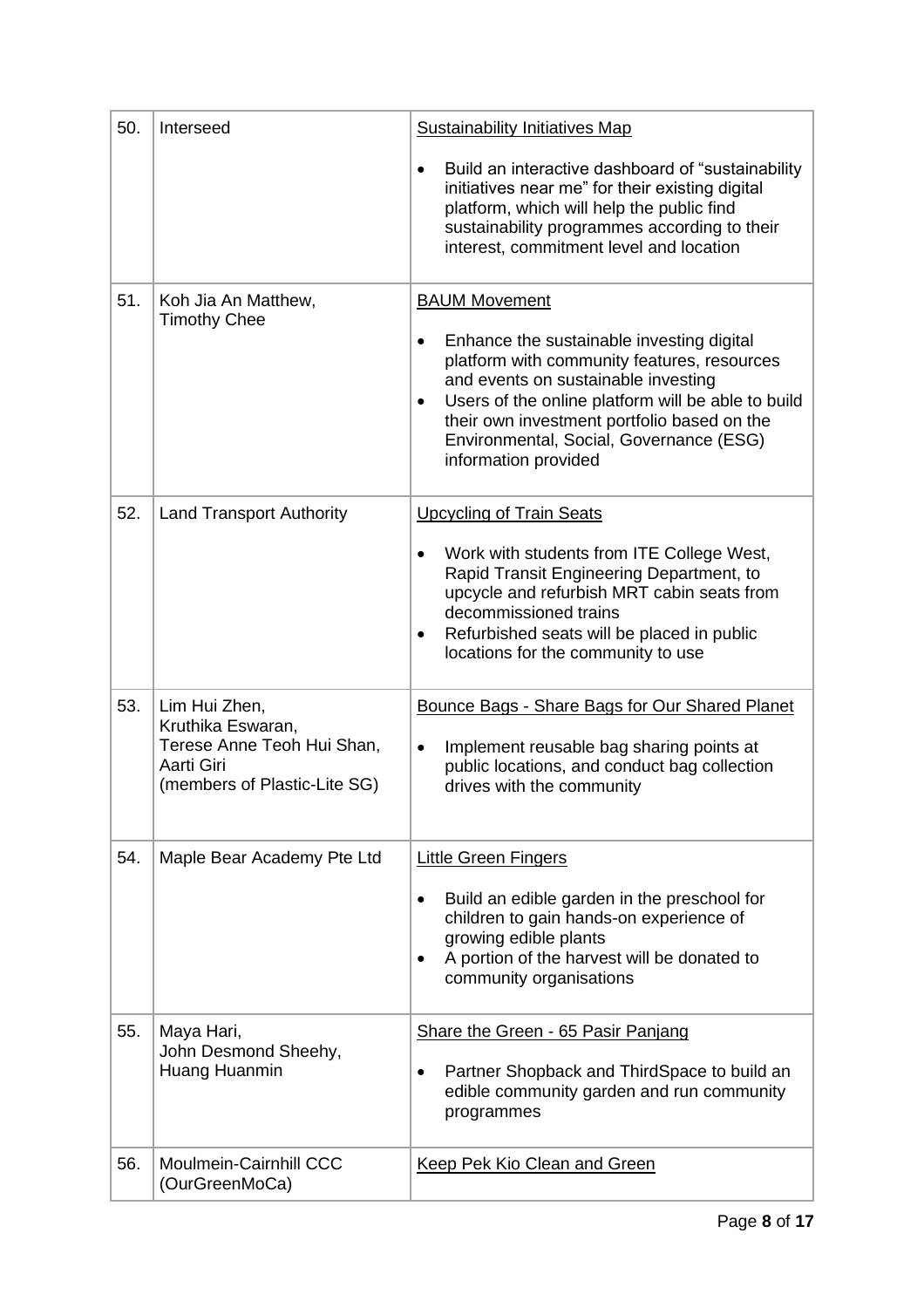|     |                                                                                   | Design and install an exhibition comprising<br>$\bullet$<br>education boards and a "rubbish tracker" within<br>the community to raise awareness about<br>littering and recycling                                                                                                                                                           |
|-----|-----------------------------------------------------------------------------------|--------------------------------------------------------------------------------------------------------------------------------------------------------------------------------------------------------------------------------------------------------------------------------------------------------------------------------------------|
| 57. | Moulmein-Cairnhill CCC<br>(OurGreenMoCa)                                          | <b>Therapeutic &amp; Edible Garden for Seniors</b><br>Build a senior-friendly garden and conduct<br>various gardening activities for the community                                                                                                                                                                                         |
| 58. | <b>Mushroom World</b>                                                             | Diverting Food Waste from Incineration to Grow<br><b>Edible Mushrooms and Biodegradable Products</b><br>Conduct workshops and hands-on activities to<br>$\bullet$<br>teach the community how to repurpose waste<br>for mushroom cultivation                                                                                                |
| 59. | Neo Zhi Xuan,<br>Zheng Junze,<br>Gaurav Keerthi,<br>Gillianne Papasine            | Recycle Go Where<br>Develop a web application that provides users<br>٠<br>with information on where and how to recycle<br>specific items in Singapore                                                                                                                                                                                      |
| 60. | Ng Kok Keong,<br>Lim Lee Kem,<br>Yu Soh Jen                                       | The Green Wall of Singapore<br>Pilot an automated vertical hydroponics set-up<br>$\bullet$<br>at Jurong Pioneer Junior College and train<br>students to conduct urban farming                                                                                                                                                              |
| 61. | Ng Ziyan Derlyn,<br>Teo Yu Ning,<br>Serini Upeksha Rajaguru,<br>Ying Fangfei Anna | k.sugi<br>Recycle plastic and food waste into 3D printed<br>products, and provide a source of income for<br>lower-income mothers                                                                                                                                                                                                           |
| 62. | Nova Ceceliana Nelson,<br>Ma Kin Hong                                             | <b>Closed Loop Collective</b><br>Design a closed-loop self-sustaining grow bed<br>٠<br>system at Goodman Grows Community Farm,<br>which integrates hydroponics, aeroponics and<br>vermicomposting to grow herbs and vegetables<br>Food waste will be collected from<br>$\bullet$<br>neighbourhood businesses and converted into<br>compost |
| 63. | Nurture Tots Preschool Pte Ltd                                                    | Urban Farming Edu-tainment for the Young at<br>Heart                                                                                                                                                                                                                                                                                       |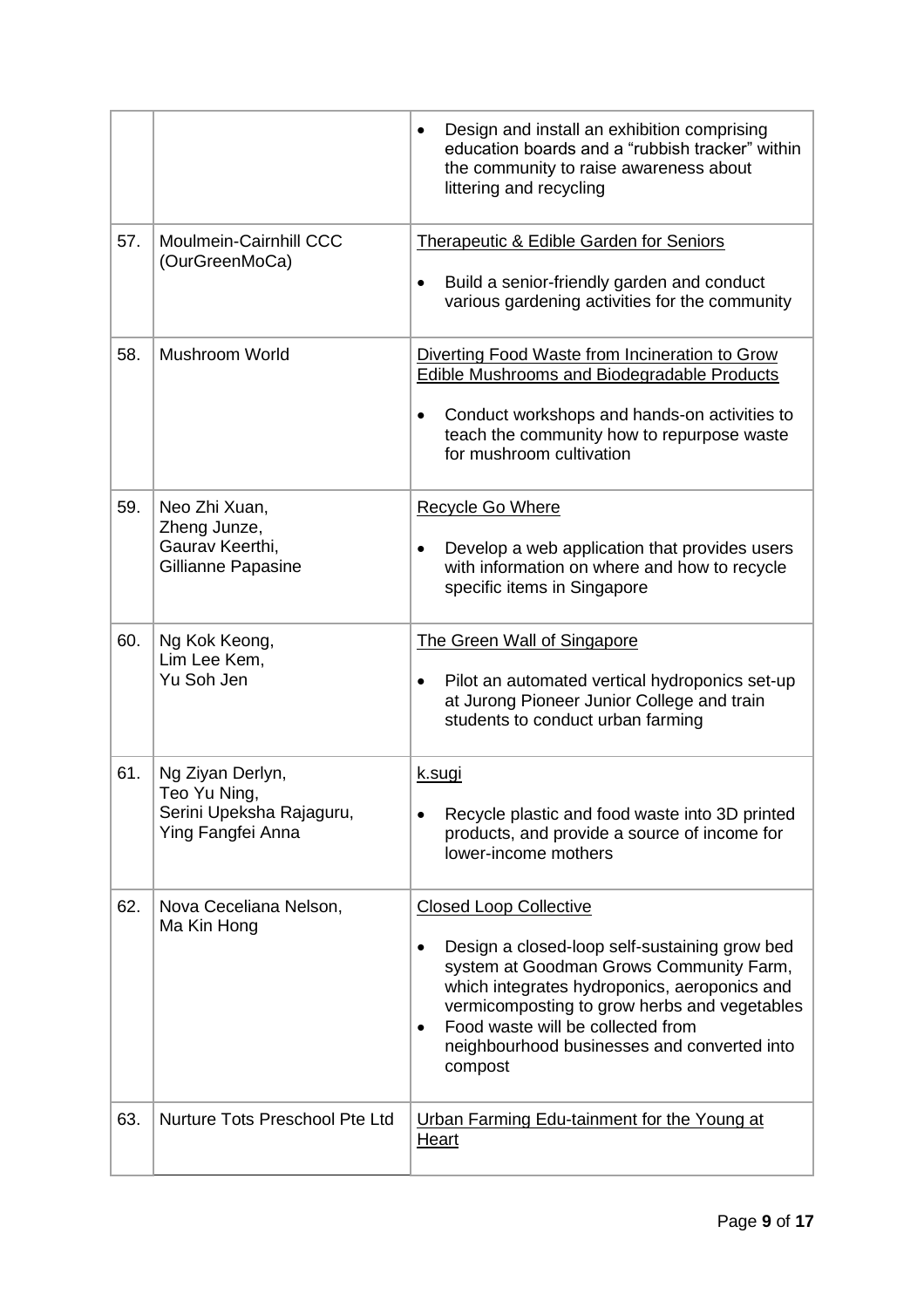|     |                                                      | Establish an inter-generational urban farming<br>programme that engages pre-school kids,<br>parents and grandparents on food resilience<br>and farming concepts through a hydroponics<br>setup at the preschool                   |
|-----|------------------------------------------------------|-----------------------------------------------------------------------------------------------------------------------------------------------------------------------------------------------------------------------------------|
| 64. | Pack It Collective Pte Ltd                           | How to Reduce Plastics Usage in E-commerce?<br>Collect and upcycle cardboard waste from e-<br>commerce businesses into a honeycomb<br>material, which can be used to replace plastic<br>wrap for e-commerce delivery of goods     |
| 65. | PCF Sparkletots Preschool @<br>Sengkang East Blk 143 | Planting for a Sustainable Singapore in Horizon<br>and Sparkletots Secret Garden<br>Build an edible community garden to teach pre-<br>schoolers about vegetable cultivation and<br>composting                                     |
| 66. | <b>Pinevale Condominium</b>                          | Pinevale by the Bay<br>Create an edible garden to engage residents<br>living within and in the vicinity of the<br>condominium on environmental concepts such<br>as farming and composting                                         |
| 67. | Ping An Green Residents'<br>Committee                | Composters@ChaiChee<br>Start a food waste reduction programme, which<br>$\bullet$<br>includes workshops, house visits and a central<br>composting set-up within the neighbourhood.                                                |
| 68. | Semula Pte Ltd                                       | I Love Tampines - A Passion Project by Semula<br>Work with North East CDC to conduct plastic<br>$\bullet$<br>collection drives and plastic recycling<br>workshops                                                                 |
| 69. | <b>Stridy Limited</b>                                | <b>Stridy Limited</b><br>Introduce new features to the Stridy litter-<br>$\bullet$<br>picking app to help establish new partnerships,<br>conduct litter-picking events, and encourage<br>more community members to pick up litter |
| 70. | Soh Bee Ling,<br>Soh Chye Ann                        | <b>Eco-Enable Art</b>                                                                                                                                                                                                             |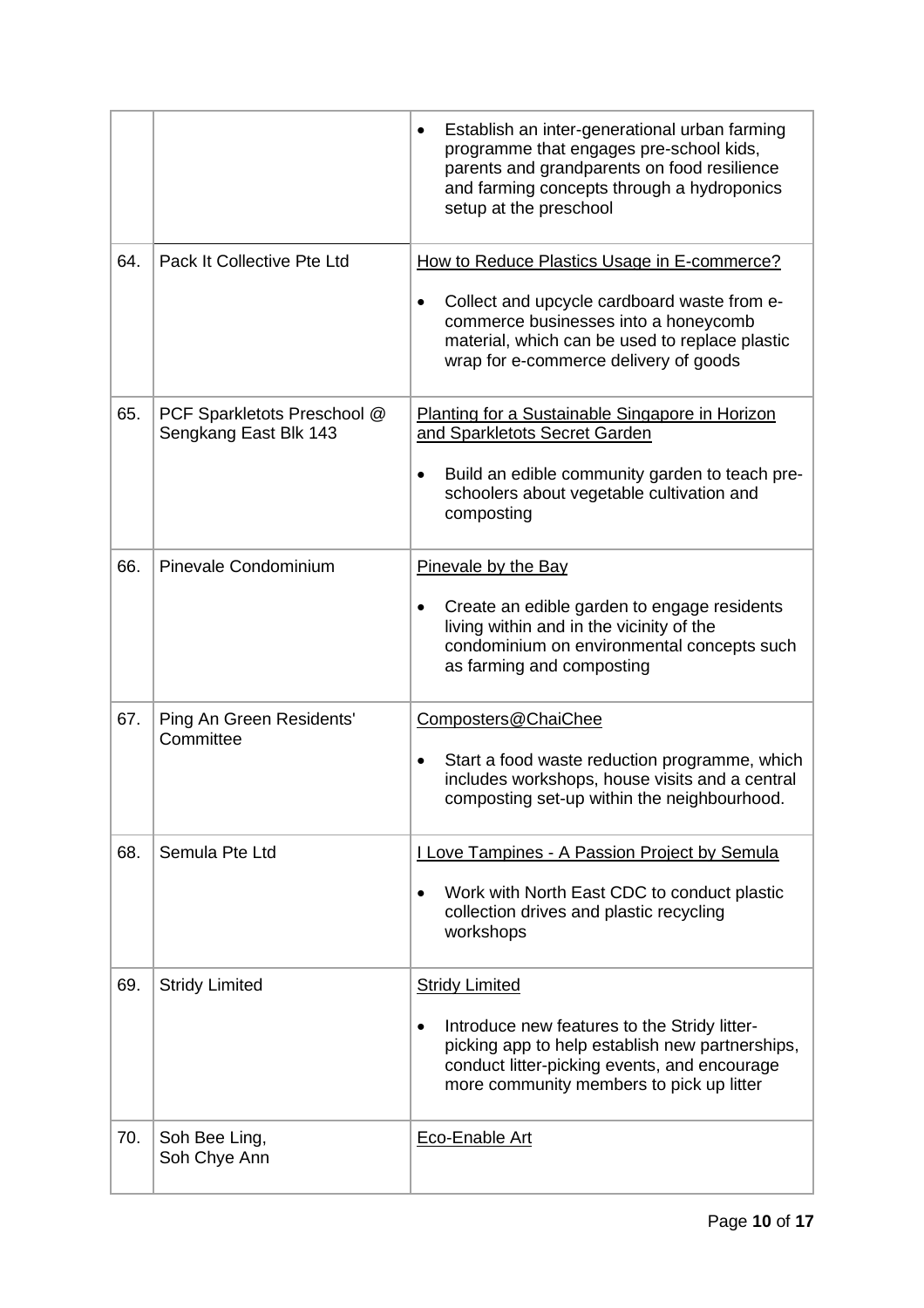|     |                                                               | Conduct a series of workshops which senior<br>participants can attend to discuss various<br>environmental topics, create art pieces based<br>on environmental themes, and make pro-<br>environmental lifestyle changes post-workshop |
|-----|---------------------------------------------------------------|--------------------------------------------------------------------------------------------------------------------------------------------------------------------------------------------------------------------------------------|
| 71. | Tan Jing Xiang,<br>Nicholas Chin Hao Rong                     | <b>Rejuvenation Via Waste</b><br>Set up composting facilities on the rooftop of<br>$\bullet$<br>Beauty World Centre and engage the<br>community to donate their food waste and<br>attend composting workshops                        |
| 72. | <b>Tembusu CSR</b>                                            | <b>Sustainability Animated Videos</b><br>Create animated videos on environmental<br>topics such as plastic waste.<br>Children will be invited to participate in an<br>$\bullet$<br>environmental challenge                           |
| 73. | The Green Collective SG Pte<br>Ltd                            | <b>Composting Kampung</b><br>Recruit and train green advocates on home<br>composting, who will then train members from<br>their own communities                                                                                      |
| 74. | The Saturday Movement                                         | <b>Lengkok Bahru Edible Community Farm</b><br>Set up an edible community farm and train<br>$\bullet$<br>resident volunteers on how to farm                                                                                           |
| 75. | <b>Waterways Watch Society</b>                                | <b>ECO Bike Tour</b><br>Conduct guided bicycle tours at Jurong Lake<br>Gardens<br>The tours will include an educational sharing on<br>biodiversity in Singapore and the impacts of<br>litter, as well as a litter-picking activity   |
| 76. | <b>William Lee</b>                                            | Upcycling of the Plastic Bottles<br>Collect used plastic bottles in the school and<br>teach students how to upcycle the plastic<br>bottles into self-watering gardening pots                                                         |
| 77. | Wong Han Teng,<br>Crasta Renita Sophia,<br>Sophia Koo Shi Hui | CMSC - WeGarden<br>Set up modular community gardens at worker<br>dormitories to grow edible vegetables and                                                                                                                           |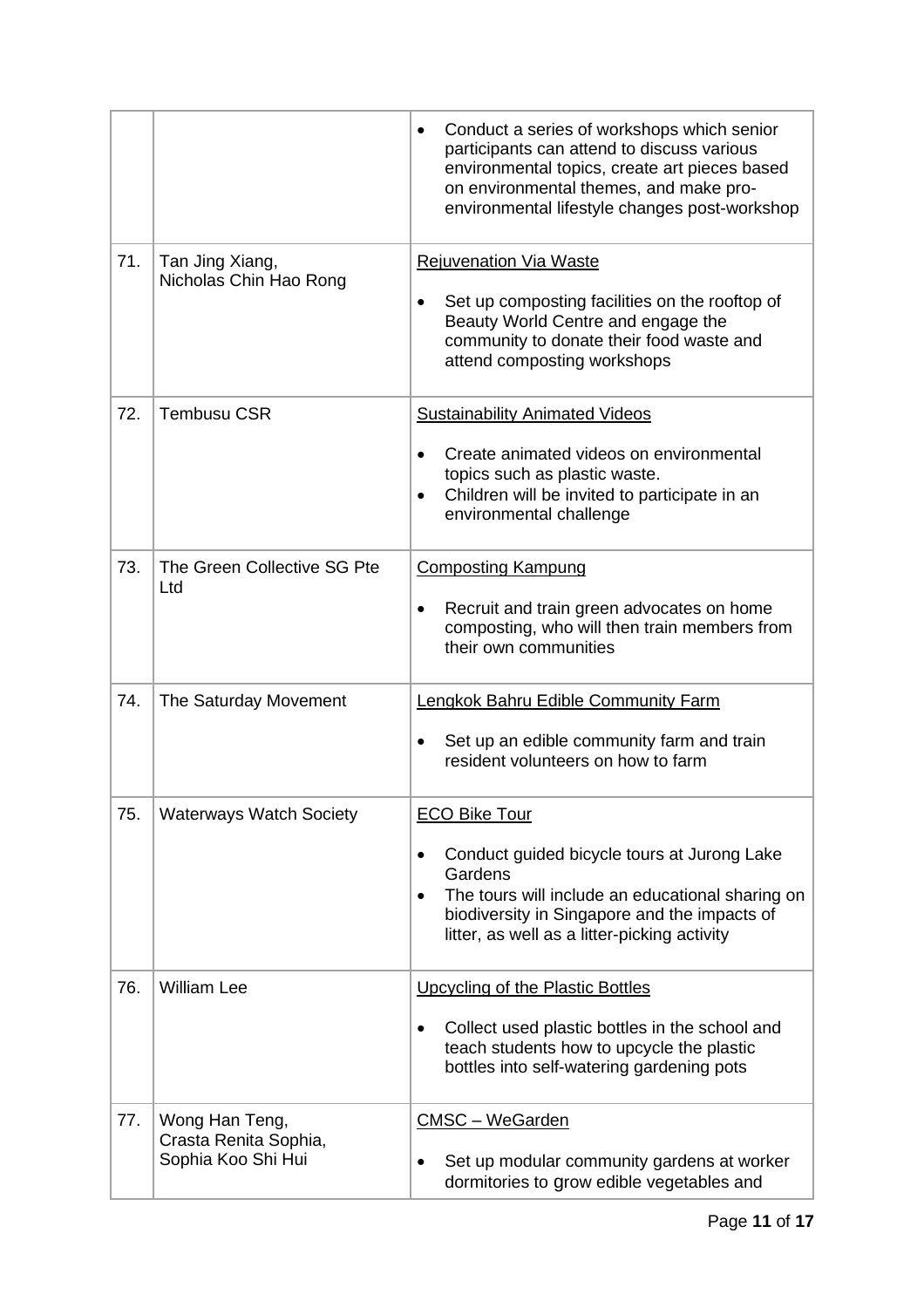|     |                              | fruits, as well as to improve foreign workers'<br>mental, physical and nutritional health                                                                                                                                     |
|-----|------------------------------|-------------------------------------------------------------------------------------------------------------------------------------------------------------------------------------------------------------------------------|
| 78. | Wong Peng Liang              | <b>Community DIY production: From Raw Food Waste</b><br>into Eco-enzyme Natural Cleaner<br>Provide start-up kits and online workshops to<br>teach residents how to convert vegetable and<br>fruit peels into natural cleaners |
| 79. | Yong Wiltau,<br>Loh Lai Chun | Community Farming/Composting at Seletaris<br>Condominium<br>Start a food waste segregation, composting and<br>farming programme for the community                                                                             |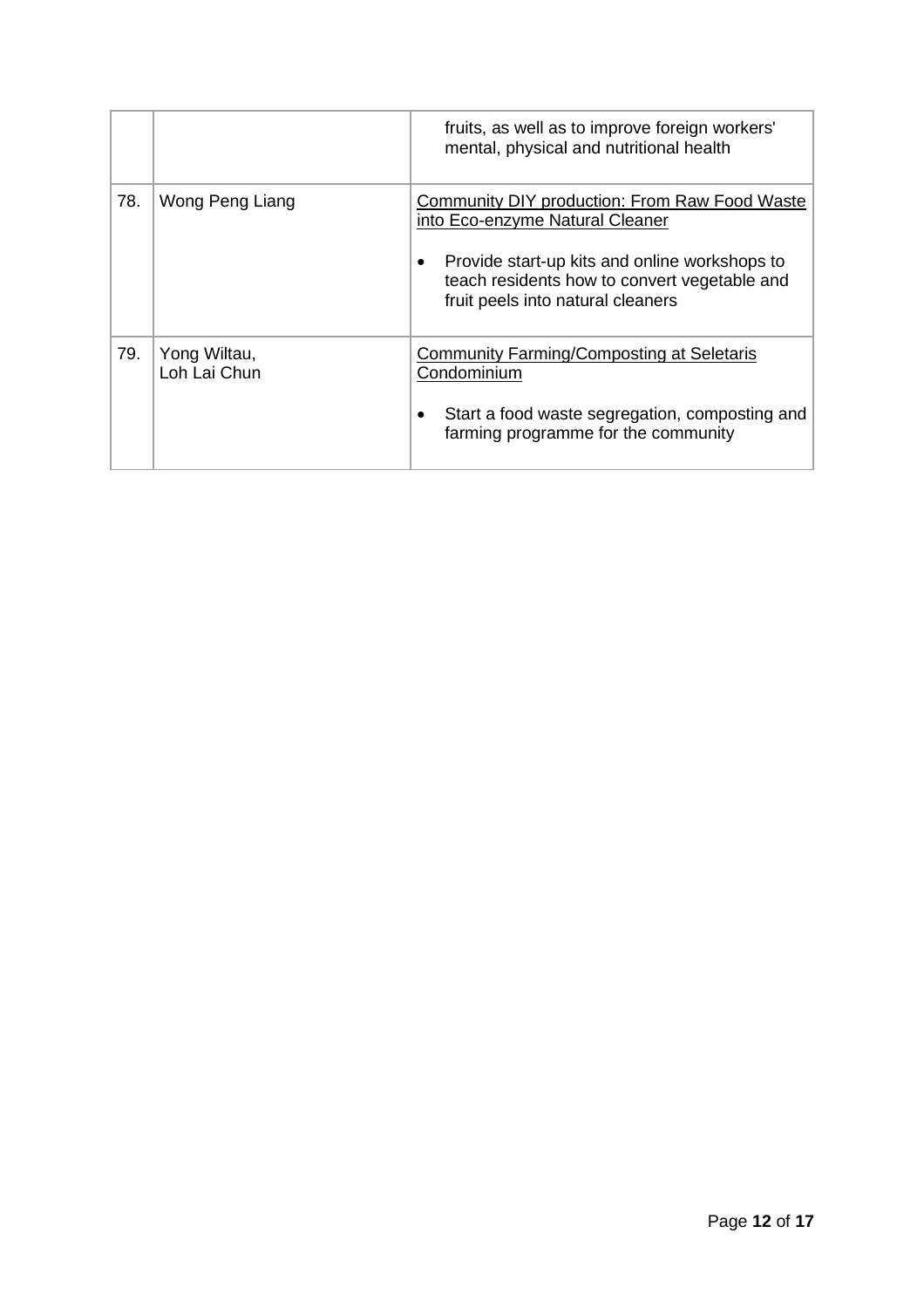## **AWARDED PROJECTS FOR SG ECO FUND 2nd GRANT CALL MAIN CATEGORY**

|  |  | (Between \$10,000 - \$1,000,000 in funding) |  |  |
|--|--|---------------------------------------------|--|--|
|--|--|---------------------------------------------|--|--|

| S/N | <b>Recipient/Organisation</b>                        | <b>Project Title and Summary</b>                                                                                                                                                                                                                                                                                                                                                                                                                                                                   |
|-----|------------------------------------------------------|----------------------------------------------------------------------------------------------------------------------------------------------------------------------------------------------------------------------------------------------------------------------------------------------------------------------------------------------------------------------------------------------------------------------------------------------------------------------------------------------------|
| 80. | <b>Beyond Social Services</b>                        | Bukit Ho Swee Food Security and Circularity Hub                                                                                                                                                                                                                                                                                                                                                                                                                                                    |
|     |                                                      | Establish an edible community garden and<br>$\bullet$<br>community kitchen<br>Conduct gardening and cooking workshops to<br>$\bullet$<br>support the nutritional needs of the community                                                                                                                                                                                                                                                                                                            |
| 81. | <b>Brickland Citizens' Consultative</b><br>Committee | Re:Purpose, Re:New, Re:Gen - Increasing<br>Awareness, Encouraging Involvement, Educating<br>through Action                                                                                                                                                                                                                                                                                                                                                                                         |
|     |                                                      | Engage residents to collect and upcycle<br>unwanted materials (e.g. plastics, fabric, wood<br>and e-waste) into products for public spaces and<br>homes<br>Partner with Ngee Ann Polytechnic students to<br>design and develop upcycled products<br>Conduct roving exhibitions and upcycling<br>$\bullet$<br>workshops to raise awareness and showcase<br>upcycled products                                                                                                                        |
| 82. | <b>Butcher Polish Pte Ltd</b>                        | Minus1Bottle: Plastic-Free Cleaning<br>Detergent<br><b>Vending Machines</b>                                                                                                                                                                                                                                                                                                                                                                                                                        |
|     |                                                      | Pilot packaging-free vending machines that<br>$\bullet$<br>dispense<br>multi-purpose and<br>eco-friendly<br>cleaning chemicals for residents to collect using<br>their own upcycled containers<br>Train and deploy volunteers to educate the<br>٠<br>public on the environmental costs of single-use<br>plastics and conduct collection drives for plastic<br>containers                                                                                                                           |
| 83. | <b>F&amp;N Food Pte Ltd</b>                          | Recycle N Save 2.0                                                                                                                                                                                                                                                                                                                                                                                                                                                                                 |
|     |                                                      | Deploy Reverse Vending Machines (RVMs) at<br>new locations to encourage more members of<br>public to recycle empty beverage containers and<br>study behavioural patterns<br>Conduct outreach and engagement activities in<br>$\bullet$<br>schools,<br>such as recycling competitions,<br>assembly talks, student projects and themed<br>missions<br>Partner with artists and designers to upcycle the<br>$\bullet$<br>beverage containers into 3D printed artworks<br>such as benches and planters |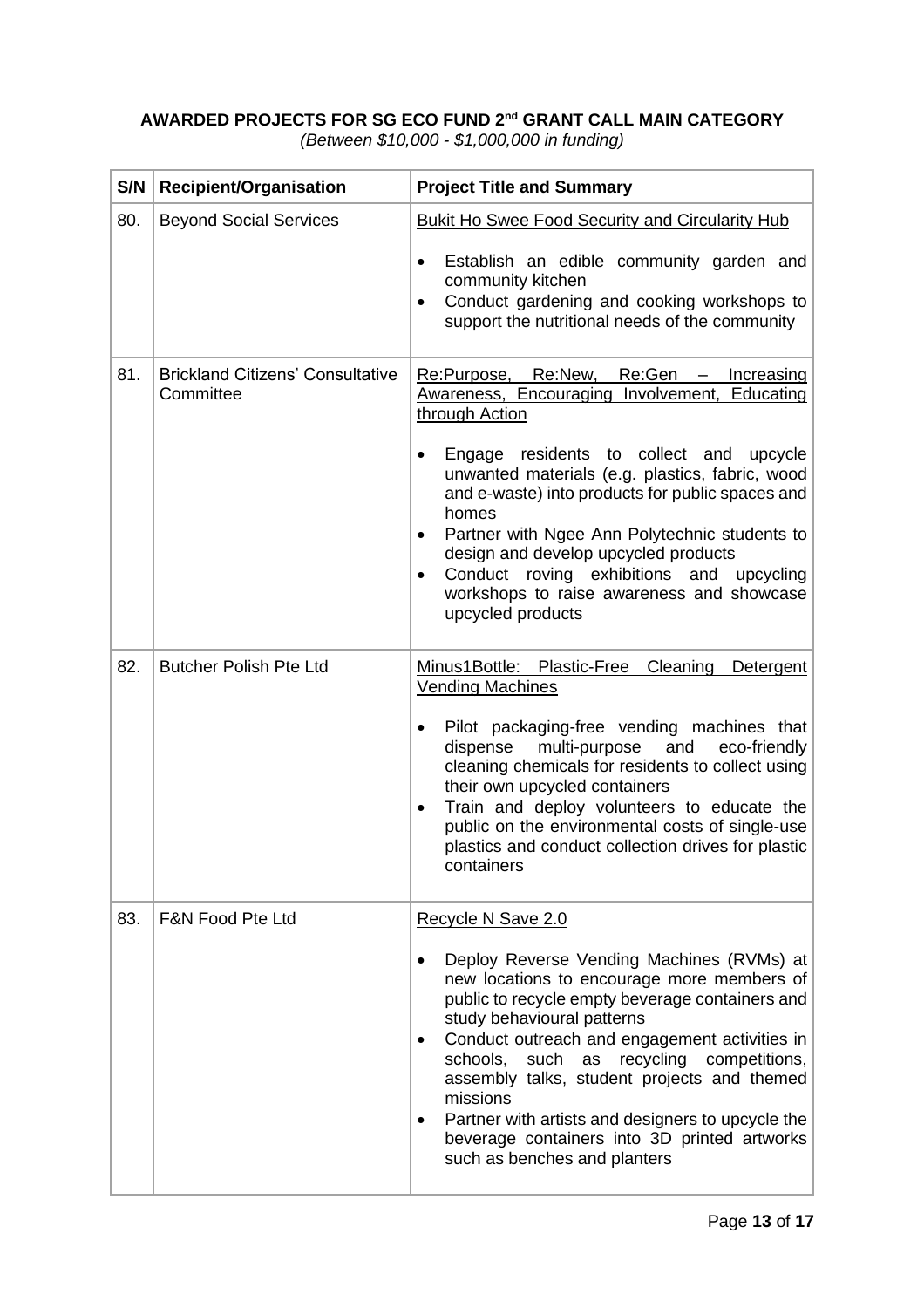| 84. | Heartbeat@Bedok                                                           | Food Waste Segregation and Treatment Project at<br>Heartbeat@Bedok                                                                                                                                                                                                                                                                                                                          |
|-----|---------------------------------------------------------------------------|---------------------------------------------------------------------------------------------------------------------------------------------------------------------------------------------------------------------------------------------------------------------------------------------------------------------------------------------------------------------------------------------|
|     |                                                                           | Install an on-site food waste digestor to recycle<br>food waste generated by F&B tenants at<br>Heartbeat@Bedok<br>Compost will be distributed to residents and<br>used for landscaping at Heartbeat@Bedok<br>Conduct monthly go-green programmes to raise<br>awareness about sustainability                                                                                                 |
| 85. | Hong Kah North Citizens'<br><b>Consultative Committee</b>                 | <b>HKN ECO Hub</b><br>Set up an Eco Hub which comprises exhibits on<br>energy efficiency and recycling, a message<br>board to promote used goods exchange, and a<br>rooftop edible community garden for residents to<br>grow edibles<br>Conduct community programmes such as<br>recycling collection drives, repair workshops,<br>and green handicraft and home-gardening<br>workshops      |
| 86. | Huang Yi Quan,<br>Tan Lay Hoon,<br>Chee Chin Yong,<br>Felicia Tan Bee Lay | Create an Eco Friendly, Healthy & Sustainable<br><b>Environment in Tse Tho Aum Temple &amp; Community</b><br>Convert underutilised carpark spaces into an<br>$\bullet$<br>aeroponic community garden to grow edibles<br>Conduct monthly workshops to educate the<br>community on edible gardening                                                                                           |
| 87. | <b>Insect Feed Technologies</b>                                           | The Ark @Republic Poly - Securing the Future of<br>Our Food Together<br>Establish a modular Black Soldier Flies waste<br>processing facility at Republic Polytechnic to<br>recycle food waste into fertiliser and animal feed<br>Engage students and residents in the collection<br>$\bullet$<br>and recycling of food waste through food waste<br>drop-off points and upcycling activities |
| 88. | <b>National Library Board</b>                                             | Library 2121<br>Design and deploy an interactive installation at<br>various<br>locations<br>public<br>showcase<br>to<br>sustainability issues and green products<br>Collaborate with Plastic Lite SG and the<br>community to develop an eBook on Singapore's<br>environmental memories<br>Work with green groups to design and produce<br>٠<br>book benches made from upcycled material     |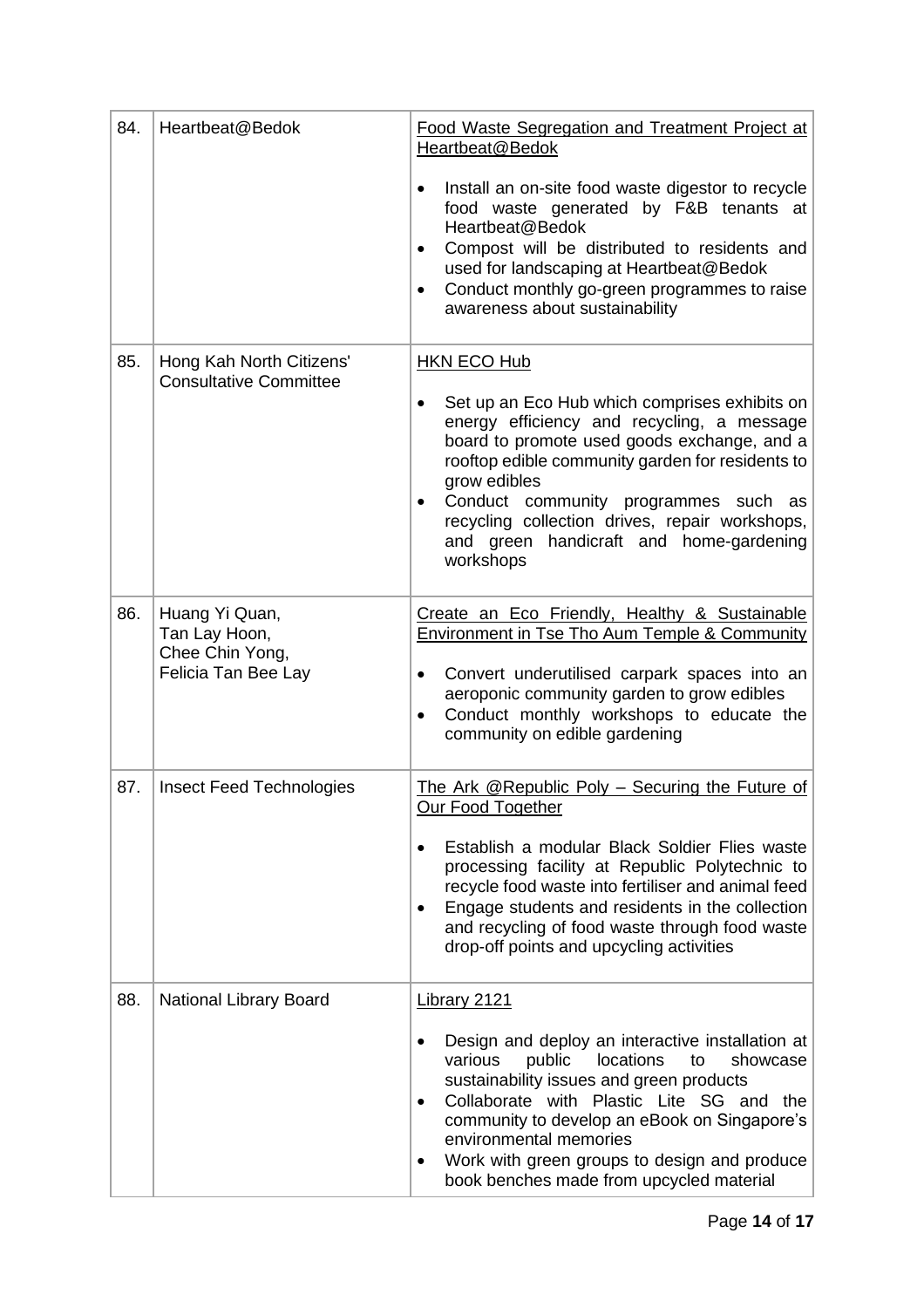|     |                                                                | Benches, which will be deployed at parks across<br>will<br>Singapore,<br>showcase<br>environmental<br>messages and resources                                                                                                                                                                                                        |
|-----|----------------------------------------------------------------|-------------------------------------------------------------------------------------------------------------------------------------------------------------------------------------------------------------------------------------------------------------------------------------------------------------------------------------|
| 89. | Nee Soon South Citizens'<br><b>Consultative Committee</b>      | <b>Moving Towards Low Food Waste Community</b><br>Set up a Black Soldier Flies composting hub and                                                                                                                                                                                                                                   |
|     |                                                                | community bins to collect food waste from<br>residents and F&B outlets, and recycle it into<br>compost<br>Train volunteers as sustainability ambassadors,<br>and conduct workshops on food<br>waste<br>management and composting                                                                                                    |
| 90. | Netatech Pte Ltd                                               | <b>Farm For Diversity</b>                                                                                                                                                                                                                                                                                                           |
|     |                                                                | Set up an urban rooftop farm at MINDS<br>Woodlands and train Persons with Disabilities<br>(PWDs) to grow edibles<br>Partner with MINDS to produce training<br>programmes that will be developed into an urban<br>farming playbook for the PWD community                                                                             |
| 91. | People's Association (Zhenghua)<br><b>Constituency Office)</b> | <b>Sustainable Community Gardens</b>                                                                                                                                                                                                                                                                                                |
|     |                                                                | Set up food waste composting machines at<br>٠<br>community gardens across the division<br>Install wall art infographic to educate the<br>٠<br>community on food wastage and the recycling<br>process<br>Train community gardeners as food waste<br>recycling ambassadors to educate residents and<br>manage the composting machines |
| 92. | Post-Museum                                                    | <b>Renew Earth Sweat Shop (3rd Edition)</b>                                                                                                                                                                                                                                                                                         |
|     |                                                                | Partner schools and organisations to conduct<br>workshops on how to reuse and repurpose<br>textile waste                                                                                                                                                                                                                            |
| 93. | Pui Cuifen,<br>Chen Ching Wei                                  | <b>Project Black Gold 2.0</b>                                                                                                                                                                                                                                                                                                       |
|     |                                                                | Expand existing community compost sites and<br>engage new audiences in compost-making<br>through educational videos<br>and compost-<br>making sessions                                                                                                                                                                              |
| 94. | Radin Mas Community Club                                       | <b>Smart Rooftop Garden</b>                                                                                                                                                                                                                                                                                                         |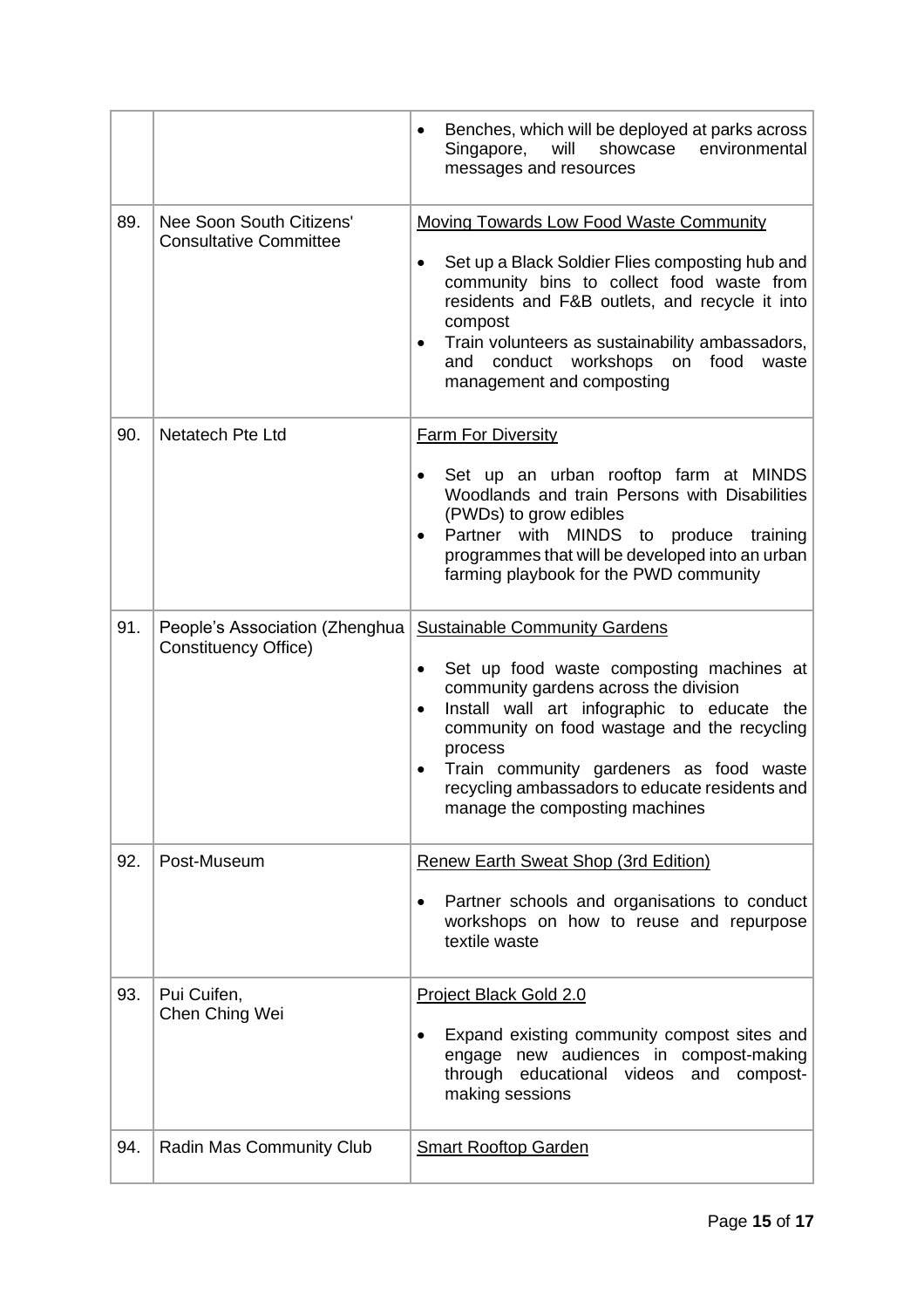|     |                                                                                     | Set up a rooftop community garden to grow<br>edibles<br>Conduct workshops on agri-tech, sustainability<br>$\bullet$<br>and food security for schools and the community                                                                                                                                                                                                                                   |
|-----|-------------------------------------------------------------------------------------|----------------------------------------------------------------------------------------------------------------------------------------------------------------------------------------------------------------------------------------------------------------------------------------------------------------------------------------------------------------------------------------------------------|
| 95. | SeedFuel Pte Ltd                                                                    | FoodCycle: Towards a More Sustainable Singapore<br>Create a circular and sustainable community<br>$\bullet$<br>food production model at a community garden in<br>Nee Soon East with a solar-powered aerobic dry<br>digestor<br>Train and engage nearby residents, schools and<br>F&B businesses to contribute their food waste<br>and participate in gardening activities                                |
| 96. | Singapore Islamic Scholars and<br><b>Religious Teachers Association</b><br>(PERGAS) | <b>PERGAS Green Space</b><br>Install a rooftop hydroponics garden to engage<br>$\bullet$<br>volunteers in the Malay-Muslim community to<br>grow edibles<br>Partner with CLF Mendaki to promote urban<br>farming and sustainability-related activities                                                                                                                                                    |
| 97. | Singapore Management<br>University (SMU)                                            | A Sustainable City Campus - Driving Waste to Zero<br>Develop a waste management programme<br>٠<br>include<br>which will<br>installing<br>smart waste<br>compacters and food waste digestors, as well as<br>engaging F&B tenants, staff and students to<br>reduce and recycle their food waste<br>Use Artificial Intelligence to analyse food waste<br>and improve the waste management process in<br>SMU |
| 98. | Singapore Zoological Gardens                                                        | "Ranger Academy" Platform for Primary Schools<br>Implement an interactive plug-and-play school<br>programme to educate students on wildlife<br>conservation and environmental sustainability<br>Students will embark on environment-themed<br>$\bullet$<br>missions and complete a series of activities<br>related to sustainability                                                                     |
| 99. | <b>Sport Singapore</b>                                                              | Sustainable Green Community @ Bukit Canberra<br>Implement a hydroponics gardening programme<br>at Bukit Canberra Integrated Hub, which<br>includes growing edible produce and organising<br>activities on food sustainability topics                                                                                                                                                                     |